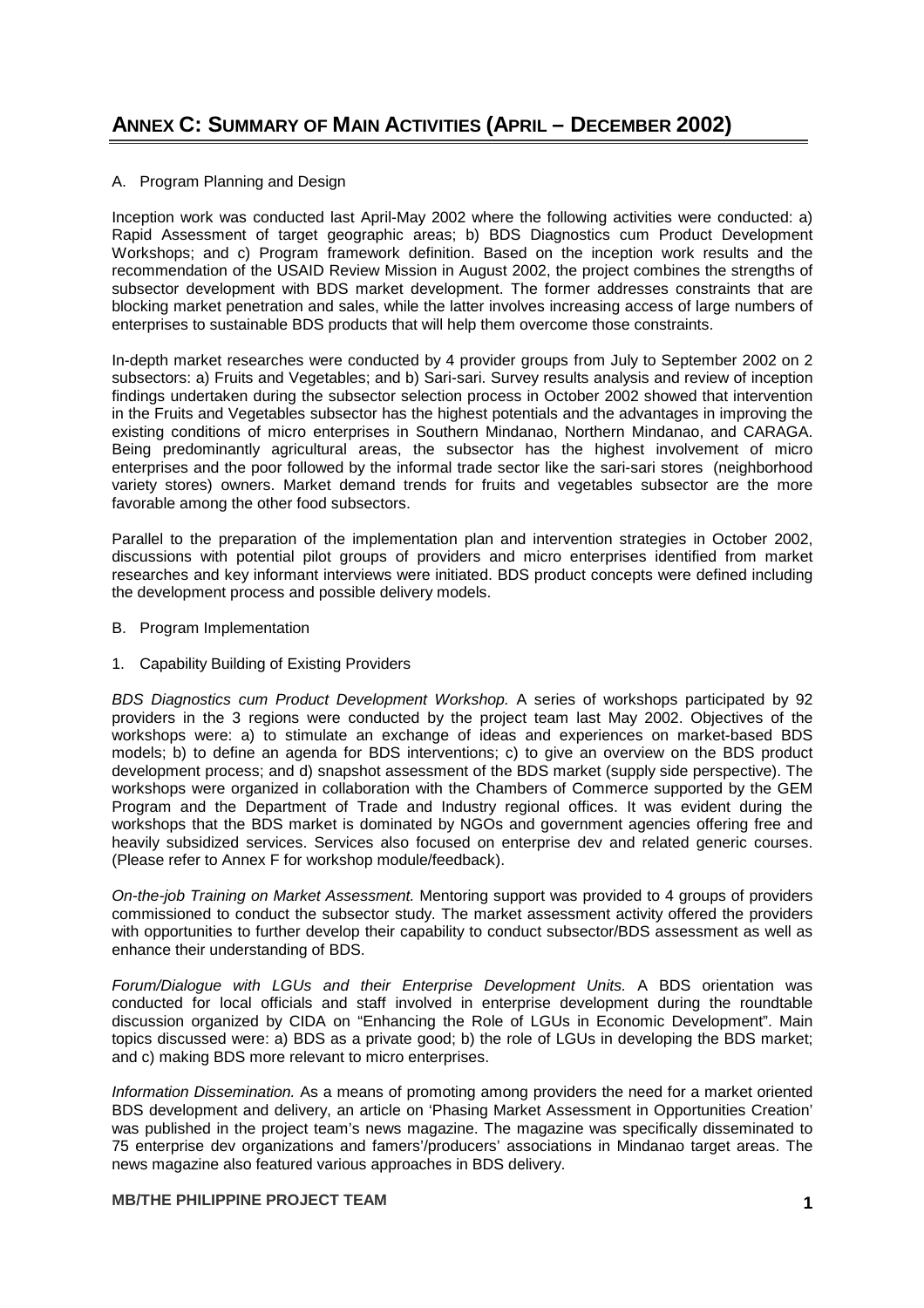## 2. Developing BDS Supply

This component addresses the lack of services necessary to enable enterprises to take advantage of market opportunities by supporting the development of providers and BDS oriented and aligned to MSEs' product market requirements and standards. It also includes the exploration of financial sustainability strategies for BDS delivery by building on market-based transactions that would have potentials of getting services accessible to the micro and poor. The project team is using the Pilot-Validation approach for all of the interventions and BDS proposed.

With most of the ongoing programs in the three target areas focusing on fresh fruit and vegetable production improvements, interventions under the program focus on the development of a range of BDS geared towards promoting value added processing and improved commercialization under the following themes/approaches:

*Set-up and/or expansion into commercial scale added value processing through linkages with established producers and traders.* Target clients under this theme are micro farm enterprises and their household members as well as community-based groups that have started fruit processing (although at intermittent basis) or farmers/farm households interested to pursue fruit processing. In an area like Mindanao where there are only a few small and medium enterprises, collective enterprises developed according to mainstream standards can be incubators of small enterprises. BDS interventions under this theme also provide significant support to the government's "one town, one product" program.

Likewise, it is envisioned that the range of services developed will support the promotion of a Quality Seal recognized at the regional and national levels. The Quality Food Seal aims to provide small and community based enterprises with the motivation to adopt hygienic, environmentally and socially responsible production and marketing practices. The Quality Seal would be a point-of-purchase label or symbol that would communicate to consumers that food products have been produced from sustainable and equitable practices.

Major activities conducted were as follows:

- 4 private sector partnership agreements for the development and delivery of BDS products were firmed up. Planning with 7 other providers was initiated.
- Simplified business plans were prepared as framework for the operationalization of the product concepts and the collective enterprises.
- Facilitated marketing agreements, which are the bases of BDS delivery to 2 communities consisting of 120 household producers. Initial assessment of 3 communities conducted.
- Organizational development support to communities with marketing agreement has been started.
- Market promotion and development of selected fruit products initiated and with partners as the lead players: a) national trade fair participation; b) preparation for China fair ongoing; c) revival/strengthening of local supermarket distribution arrangements; d) scanning of Metro Manila supermarkets and discussions with merchandisers re: positioning of Mindanao products.
- Networking, with partners taking the lead, resulted to the following: a) LGU improvement of roads from city to raw material source; cost sharing in trade fair participation; b) DOST – cost sharing for mango puree equipment;c) DTI/ SMED – support in market promotion and program implementation; and d) DA – research support for kaong nursery, planting, and harvesting.
- Status of BDS currently being developed and/or delivered by program supported providers: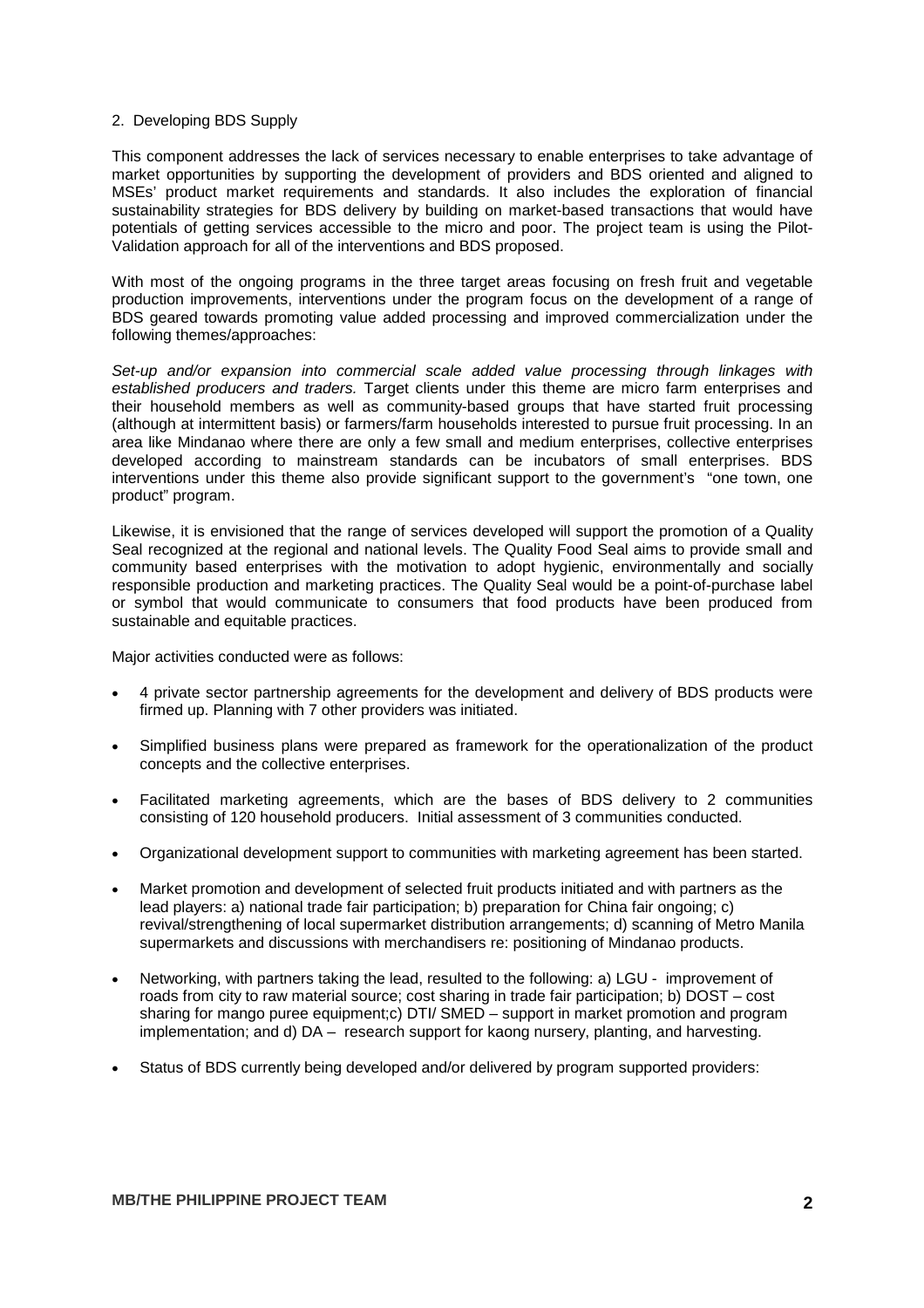| <b>BDS</b>                                                                             | <b>Status</b>                                                                                                                                                                                                                                                                                                                                                                                                        |
|----------------------------------------------------------------------------------------|----------------------------------------------------------------------------------------------------------------------------------------------------------------------------------------------------------------------------------------------------------------------------------------------------------------------------------------------------------------------------------------------------------------------|
| Common Service cum<br><b>Training Facilities</b>                                       | Physical set-up completed but further modifications in layout needed based on<br>initial experiences and in compliance with GMP; Trial operations from December<br>2002 - April 2003.                                                                                                                                                                                                                                |
|                                                                                        | Mango puree equipment ordered from US; Meantime, product development is done<br>in a Davao City factory (about 3 hours away from production base)                                                                                                                                                                                                                                                                    |
| Packaging and Other<br>Materials reselling                                             | Delivery on-going and serving the needs not only of community enterprises but also<br>of individual producers in the area. Enterprise-based provider trained and<br>subcontracted 20 households for 'bottle sterilization and cleaning.' On-going<br>negotiations with MM based distributors for more 'friendly terms'.                                                                                              |
| Supplier Training and<br>Development/<br>Subcontracting - Big<br><b>Brother System</b> | As part of module and process development, training test run was conducted with<br>1 <sup>st</sup> batch of 'subcontracting supervisors' in community-based enterprises who will<br>handle quality control, management of collective production, and other<br>subcontracting aspects at the suppliers' level.                                                                                                        |
| <b>Basic Production</b><br><b>Processes</b>                                            | Trainors' training on kaong production process based on company's recipe<br>conducted. Trainors conducted training to households, which enabled the collective<br>enterprise to fulfill initial order. Training modules and delivery system for further<br>development. On-going recipe development for mango products prior to training<br>module development.                                                      |
| Good Manufacturing<br>Practices                                                        | Adaptation to kaong production and learning aptitude of target groups ongoing.<br>Other fruit products to follow.<br>Communities have complied with prerequisites such as health certification.<br>Introductory training on hygiene and waste management conducted. Bonus<br>demonstration on burger from banana peel (a big hit among training participants).<br>Banana burger now as supplemental food and income. |
| Marketing/Distribution<br><b>Services</b>                                              | Communities received 1 <sup>st</sup> volume order of 20 tons of kaong last December in line<br>with marketing agreement. Orders have been secured to assure communities of<br>monthly orders for at least one year as long as quality standards are met.<br>Continuous promotion done by partners to be able to support more communities.                                                                            |
| <b>Bulk Purchase/ Collective</b><br>Production and Marketing<br>Management             | Currently being delivered. Systems have to be further studied and refined.                                                                                                                                                                                                                                                                                                                                           |
| Kaong Nursery, Planting<br>and Harvesting                                              | Although raw materials grow wild in the mountains., nursery has been started by<br>community to ensure continuous supply and prevent soil erosion. Module and<br>training still under development. Pool of trainors from communities identified.                                                                                                                                                                     |

*Enhancing and sustaining commercialization of products through product and marketplace differentiation.* Main target groups under this theme are the players in the fresh fruits and vegetable open market. This will involve transforming existing weaknesses of market vendors into competitive advantages that current and potential consumers/buyers would recognize and appreciate. The program is supporting the development of services that will promote among fruits and vegetable vendors the adoption and implementation of socially responsible, clean and environmentally sound trade practices as marketing tools to strengthen their market position.

- Work program with 2 providers prepared and BDS development directions for 2003-04 defined. Partnership with one other market operator is currently under discussion.
- Identification of trainors and facilitators from the vendor groups, barangay council, and local government units made. Market management and administration strengthened.
- Networking with relevant agencies to generate needed support on program implementation: LGU/barangay officials, DTI, CENRO (garbage collection).